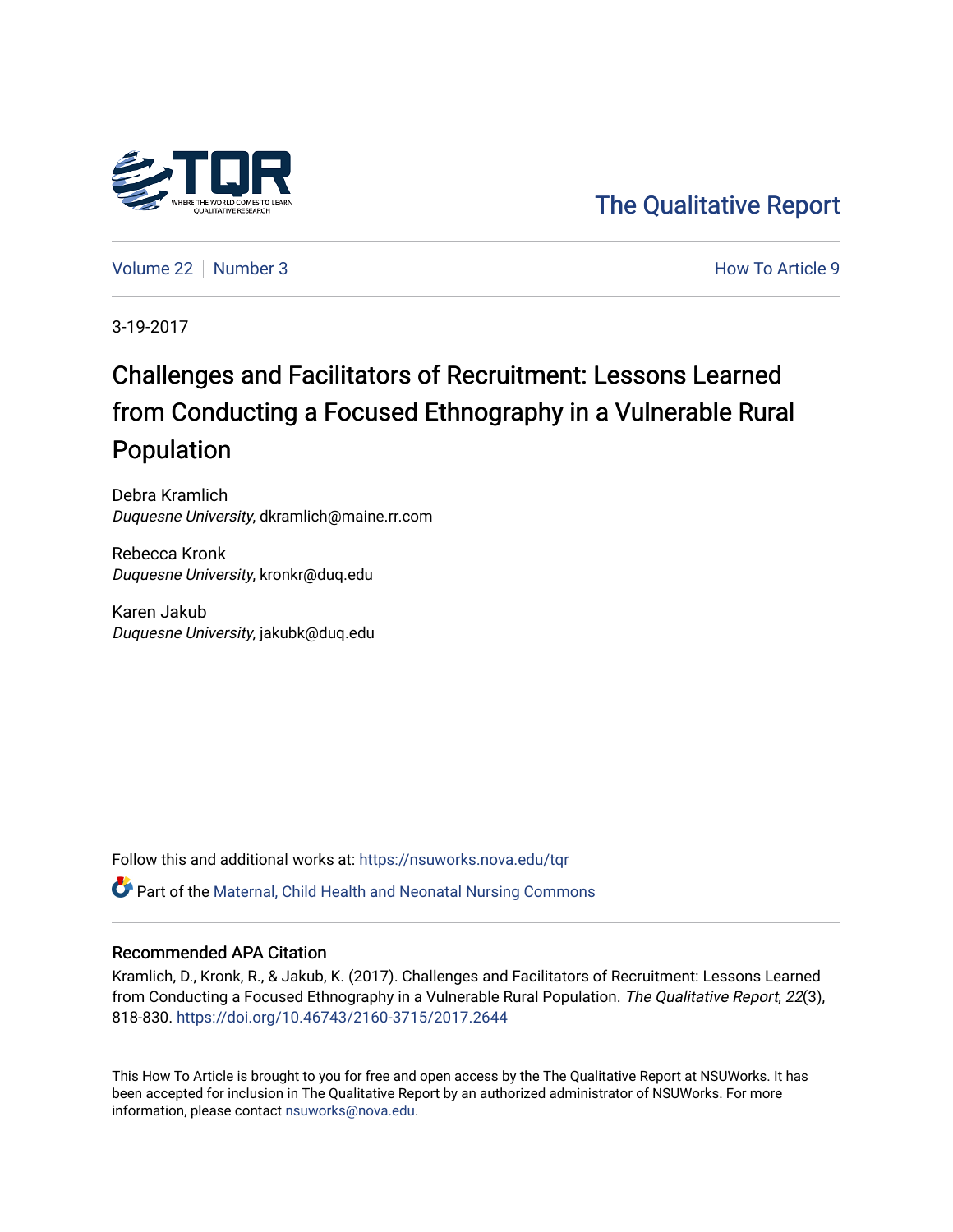# **Qualitative Research Graduate Certificate** Indulge in Culture Exclusively Online . 18 Credits **LEARN MORE**

# Challenges and Facilitators of Recruitment: Lessons Learned from Conducting a Focused Ethnography in a Vulnerable Rural Population

# Abstract

The purpose of this article is to describe the challenges and facilitators of recruitment encountered in an ethnographic dissertation study of rural women with substance use disorders during the perinatal period. While the study is being conducted in the hospital setting post-delivery, potential participants who meet inclusion criteria are identified by practitioners through a number of perinatal practices within a wide geographic area as well as by inpatient social workers. Recruitment in this vulnerable and often socially disadvantaged population has been found to be challenging with regard to ethical approval, participant eligibility and availability, practice changes, and discrepancies in the recruitment process. The authors discuss these challenges and describe the process of practitioner engagement to facilitate participant recruitment and lessons learned in the process.

# Keywords

Ethnography, Vulnerable Population, Socially Disadvantaged, Recruitment Challenges

### Creative Commons License



This work is licensed under a [Creative Commons Attribution-Noncommercial-Share Alike 4.0 License](https://creativecommons.org/licenses/by-nc-sa/4.0/).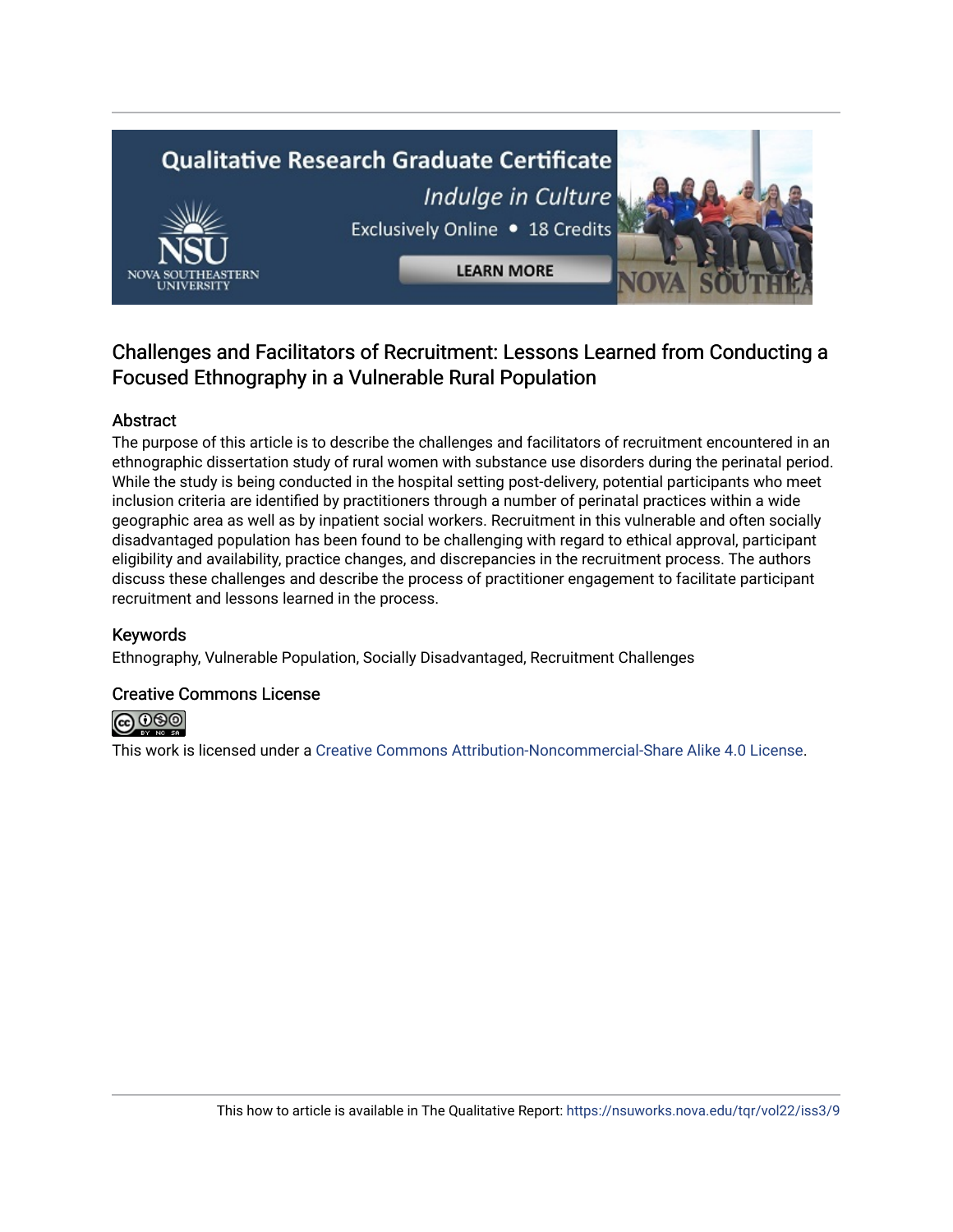

# **Challenges and Facilitators of Recruitment: Lessons Learned from Conducting a Focused Ethnography in a Vulnerable Rural Population**

Debra Kramlich, Rebecca Kronk, and Karen Jakub Duquesne University, Pittsburgh, Pennsylvania, USA

*The purpose of this article is to describe the challenges and facilitators of recruitment encountered in an ethnographic dissertation study of rural women with substance use disorders during the perinatal period. While the study is being conducted in the hospital setting post-delivery, potential participants who meet inclusion criteria are identified by practitioners through a number of perinatal practices within a wide geographic area as well as by inpatient social workers. Recruitment in this vulnerable and often socially disadvantaged population has been found to be challenging with regard to ethical approval, participant eligibility and availability, practice changes, and discrepancies in the recruitment process. The authors discuss these challenges and describe the process of practitioner engagement to facilitate participant recruitment and lessons learned in the process. Keywords: Ethnography, Vulnerable Population, Socially Disadvantaged, Recruitment Challenges*

## **Background**

The first author (herein referred to in the first person) lives in a rural area in the northeastern United States identified as having one of the highest rates of prescription opiate drug misuse and neonatal abstinence syndrome (NAS) in the country (Hayes & Brown, 2012; Ko et al., 2016). As a registered nurse caring for newborns with NAS, I was concerned with this trend and sought to better understand the determinants of the issue. This interest led to a search of the evidence and subsequent focus of the current dissertation study. The second and third authors serve as my advisor/dissertation committee chair and methods expert, respectively, providing continuous consultation throughout the process.

Women with substance use disorders continue to face numerous impediments to accessing available resources for recovery and parenting support (Fraser, Barnes, Biggs, & Kain, 2007). Substance use disorder in women is associated with increased prevalence of mental illness, histories of physical and sexual abuse, and medical and social problems [\(Milligan et al., 2010\)](#page-12-0). Pregnant and parenting women with substance use disorders have been reported to experience stigma, fear, shame, and guilt, as well as high rates of cooccurring mental health problems, trauma, and post-traumatic stress disorder (Brandon, 2014; [Haug, Duffy, & McCaul, 2014\)](#page-11-0). Studies have shown that rural healthcare disparities, specifically those related to poverty, further complicate access to treatment, and societal stigma and lack of resources further contribute to the negative outcomes for both mother and child (Lander et al., 2013). This is particularly concerning in light of findings that protective factors, such as caretaker involvement and family resources, may moderate the negative effects of substance use on the developing child (Bada et al., 2012).

Of newborns prenatally exposed to addictive substances, 50% to 90% will experience some degree of neonatal abstinence syndrome (NAS), a term applied to a constellation of symptoms characterized by dysregulation and hyperirritability of the central and autonomic nervous, respiratory, and gastrointestinal systems [\(Sublett, 2013\)](#page-13-0). Symptoms are treated with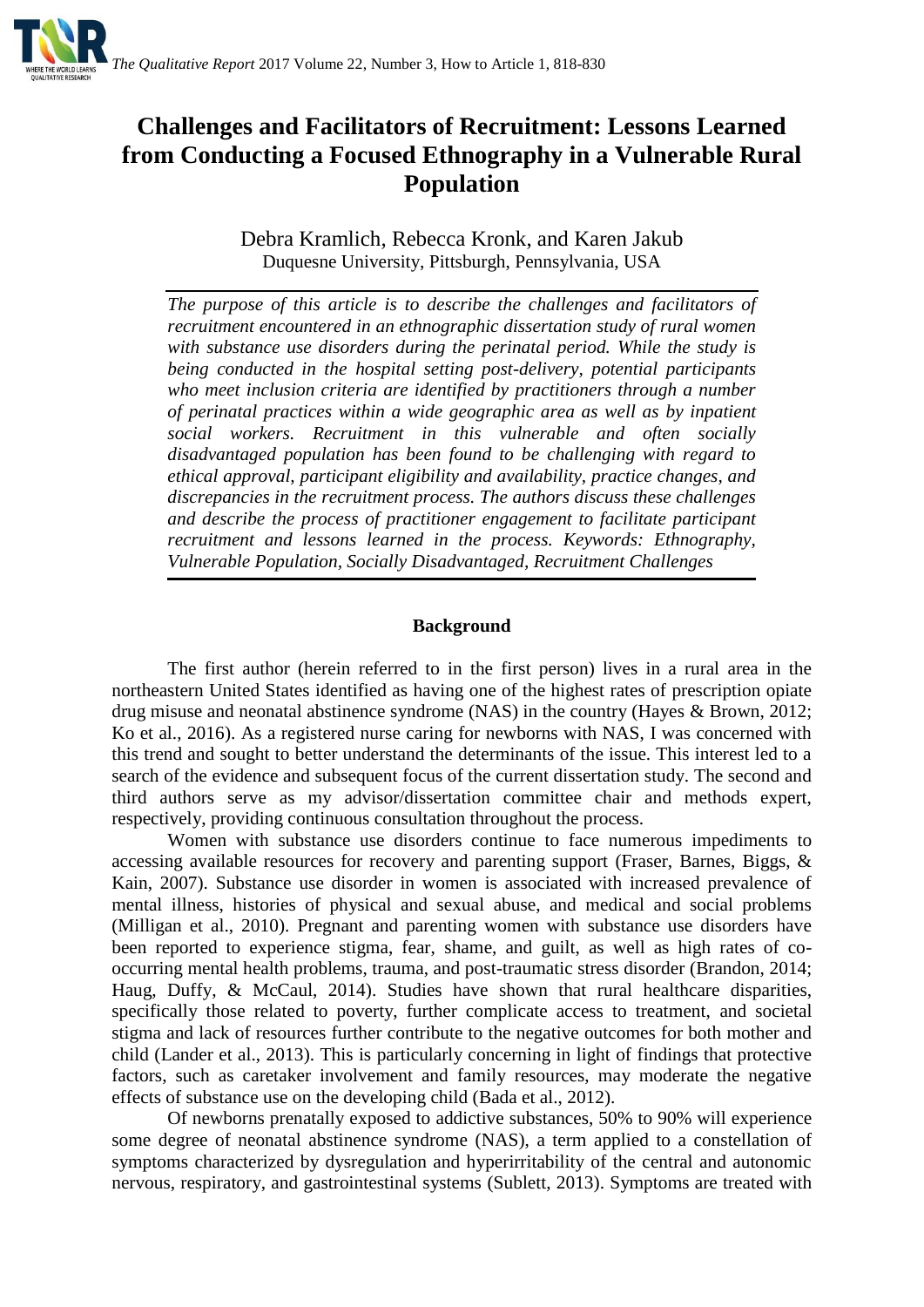a combination of pharmacologic and non-pharmacologic therapies typically requiring specialized neonatal care with an overall mean length of hospital stay of 16 days, increasing to 23 days for newborns requiring pharmacologic treatment (Patrick, Davis, Lehman, & Cooper, 2015). Despite increasing attention on this problem and evidence-based recommendations (Dow et al., 2012; [Goettler & Tschudin, 2014;](#page-11-1) [Hudak & Tan, 2012;](#page-11-2) [Jansson, Velez, & Harrow, 2009;](#page-11-3) [Lucas & Knobel, 2012;](#page-12-1) [Queensland & Neonatal Clinical](#page-13-1)  [Guidelines, 2010;](#page-13-1) [Winklbaur et al., 2008\)](#page-14-0), management remains inconsistent, hospital length of stay has not declined, and expenditures continue to rise (Patrick et al., 2015).

Perinatal substance use directly impacts two constituencies, the woman and her offspring, and therefore the problem has been examined from a variety of perspectives. Numerous quantitative studies have been conducted to identify factors regarding maternal drug use which may be predictive of neonatal outcomes, such as the type and amount of medication-assisted treatment for opioid use. Several retrospective studies associated higher doses of maternal methadone dose with higher incidence of neonatal abstinence syndrome as well as duration of neonatal abstinence syndrome treatment [\(Dryden, Young, Hepburn, &](#page-11-4)  [Mactier, 2009;](#page-11-4) [Lim, Prasad, Samuels, Gardner, & Cordero, 2009\)](#page-12-2). These findings contradicted those of other studies, which reported no such correlation [\(Pizarro et al., 2011;](#page-13-2) [Seligman et al., 2008\)](#page-13-3). One prospective cohort study also concluded that the incidence and duration of neonatal abstinence syndrome was not affected by methadone dose [\(Cleary et al.,](#page-11-5)  [2012\)](#page-11-5). [McCarthy, Leamon, Stenson, and Biles \(2008\)](#page-12-3) noted that infants of women who began methadone treatment prior to conception had better outcomes compared with those whose mothers began treatment mid-pregnancy.

Similar conflicting results have been noted in studies comparing maternal methadone and buprenorphine medication-assisted treatment. Several studies suggested improved neonatal outcomes, such as lower incidence and severity of neonatal abstinence syndrome, in infants exposed to buprenorphine as compared with methadone exposure (Binder & Vavrinkova, 2008; [Coyle et al., 2012;](#page-11-6) [Gaalema et al., 2012;](#page-11-1) [Kakko, Heilig, & Sarman, 2008;](#page-11-7) [Salisbury et al., 2012\)](#page-13-4). Other studies found no such differences [\(Jones et al., 2010;](#page-11-8) [Welle-](#page-14-1)[Strand et al., 2013\)](#page-14-1). [Patel and colleagues \(2013\)](#page-12-4) noted no difference in neonatal abstinence syndrome expression when comparing infants exposed to buprenorphine to those exposed to illicit opiates. The concomitant use of illicit substance, as well as alcohol and tobacco, with medication-assisted treatment seems to confound the results of these studies (Blandthorn, Forster, & Love, 2011; [Kaltenbach et al., 2012\)](#page-12-5).

Many of the aforementioned studies have been retrospective reviews of clinical data or secondary analyses of data from larger studies. Findings of several prospective studies regarding severity of neonatal abstinence syndrome relative to type and dose of maternal substance or medication-assisted treatment have been equally conflicting. [Winklbaur-](#page-13-5)[Hausknost and colleagues \(2013\)](#page-13-5) found that maternal treatment resulting in reduced illicit drug use throughout pregnancy had no influence on neonatal outcomes in two separate studies. In a systematic review and meta-analysis, Cleary and colleagues (2010) found no clear link between neonatal abstinence syndrome severity and methadone dose. Similarly, [Thajam, Atkinson, Sibley, and Lavender \(2010\)](#page-13-6) found no correlation between amount and type of fetal opioid exposure and neonatal abstinence syndrome expression in eight of the 10 studies they reviewed. In a systematic review of the literature, Milligan and colleagues (2010) noted that quantitative and interventional studies have yet to produce sustained, efficacious improvement in outcomes for these mothers and children. It may be concluded that a singular focus on drug type and dose fails to account for the complex array of factors contributing to neonatal outcomes.

Literature regarding care of the newborn with neonatal abstinence syndrome has been equally inconclusive [\(Dryden, Young, Hepburn, & Mactier, 2009;](#page-11-4) [Sublett, 2013;](#page-13-0) [Velez,](#page-14-0)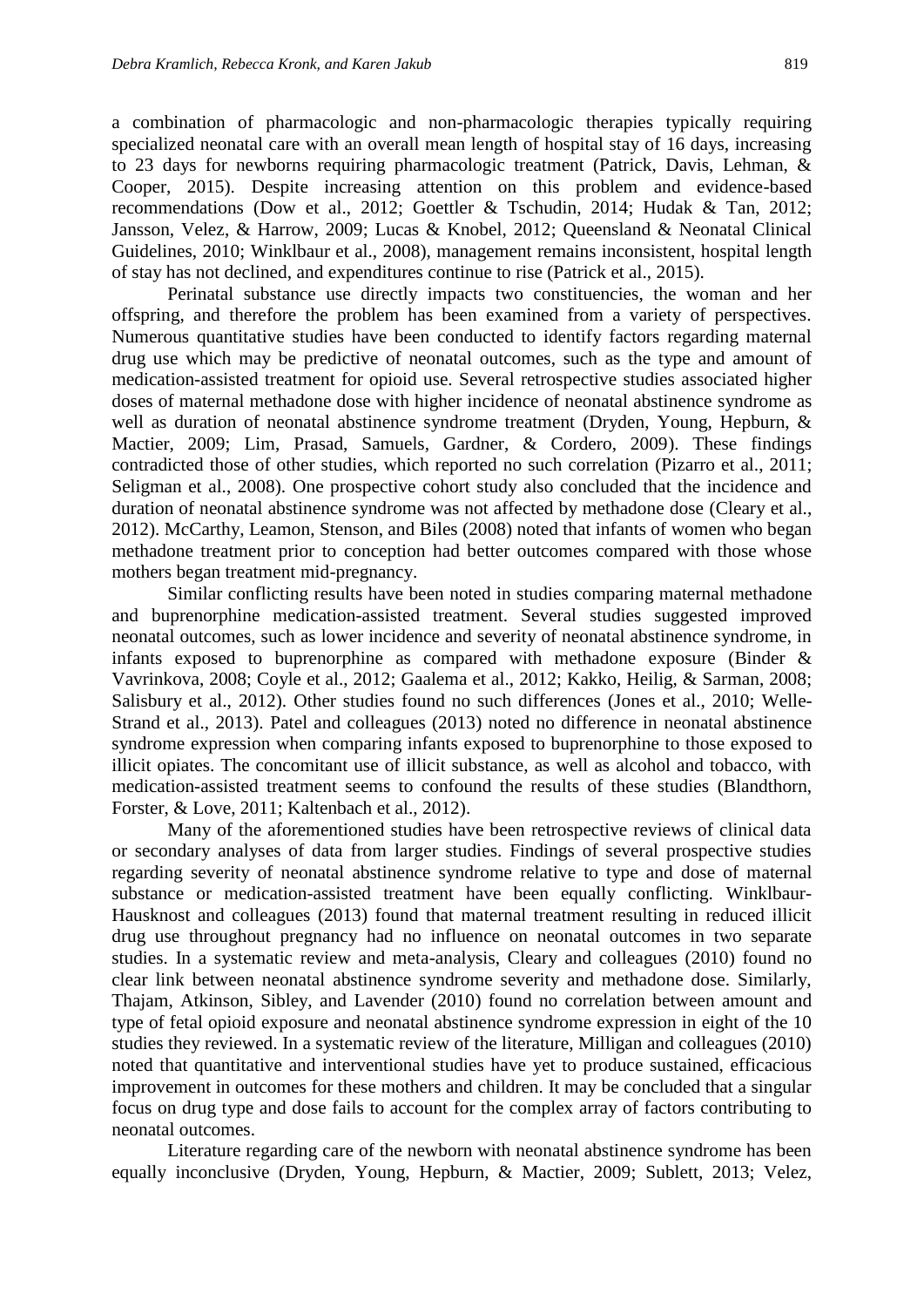[Jansson, Schroeder, & Williams, 2009\)](#page-14-0). It appears that factors other than maternal medication-assisted treatment, such as maternal-infant bonding, have greater influence on neonatal outcomes:

- Care of neonatal abstinence syndrome infants on the postpartum unit with their mothers, rather than in the NICU, resulted in shorter duration of treatment and hospital stay [\(Saiki, Lee, Hannam, & Greenough, 2010\)](#page-13-7).
- Infants discharged home on a methadone weaning protocol with support from a multidisciplinary team, as opposed to a traditional inpatient methadone wean, resulted in shorter hospital stays and reduced cost [\(Backes et al., 2012;](#page-10-0) [Smirk, Bowman, Doyle, & Kamlin, 2014\)](#page-13-5) .
- Substantial breast milk intake significantly reduced severity of neonatal abstinence syndrome symptoms, delayed the onset of symptoms, and decreased the need for pharmacologic treatment [\(Abdel-Latif et al., 2006;](#page-10-0) [Dryden et al., 2009\)](#page-11-4).

Early and adequate prenatal care has been shown to mitigate the negative effects of substance use disorders during pregnancy [\(Wright, Schuetter, Fombonne, Stephenson, &](#page-14-2)  [Haning, 2012\)](#page-14-2). Studies of early identification, engagement, and treatment retention of pregnant women using integrated substance abuse and perinatal services are showing potential benefits in the promotion of maternal-infant bonding [\(Burns, Mattick, Lim, &](#page-10-1)  [Wallace, 2007;](#page-10-1) [Mayet, Groshkova, Morgan, MacCormack, & Strang, 2008;](#page-12-6) [Meyer et al.,](#page-12-7)  [2012;](#page-12-7) [Racine, Motz, Leslie, & Pepler, 2009;](#page-13-8) [Suchman, Pajulo, DeCoste, & Mayes, 2006;](#page-13-9) [Taylor et al., 2012\)](#page-13-10). In a recently published systematic review, Jumah (2016) identified location as a major factor in accessibility to treatment for rural, opioid-dependent pregnant women, yet she also noted that gender issues and stigma remain largely unaddressed in the literature. Studies of harm-reduction approaches in Britain, the Netherlands, and Canada have shown positive outcomes in terms of lower rates of child protective involvement and withdrawal symptoms in infants [\(Boyd & Marcellus, 2007\)](#page-10-2). Pilot studies in the U.S. have shown similar results [\(Wright et al., 2012\)](#page-14-2). The programs described in the literature have used a variety of interventions, including integrated prenatal and substance abuse services and motivational incentives, so it is unclear which aspects of a harm-reduction approach contribute to outcomes. A focused review of the literature, highlighting studies of perinatal substance use disorders that included health care provider-mother-infant relational perspectives within various care delivery models, concluded that published studies have yet to identify the relative contribution of multiple risk factors to adverse outcomes as well as program components most likely to improve outcomes (Kramlich & Kronk, 2015).

It would seem from this review of the literature that the voice of pregnant and parenting women with substance use disorders has been minimally included in prior studies as evidenced by the relatively limited number of qualitative studies. Woodley and Lockard (2016) noted that qualitative research methods may provide more opportunities to engage with marginalized groups through personal connections as compared to quantitative methods, therefore informing my choice of study design. My dissertation study aims to address the gaps in the literature by exploring the women's experiences and perceptions of care, leading me to ask several questions: a) What are the experiences and perceptions of women with substance use disorder regarding the care they received during their pregnancy and through their infants' hospitalization? and b) How have their experiences supported or inhibited their ability to bond with their baby? For research purposes, pregnant women, human fetuses, and neonates are identified as vulnerable populations and are afforded additional protection (Protection of Human Research Subjects, 2001). Additionally, Flaskerud and Winslow (1998)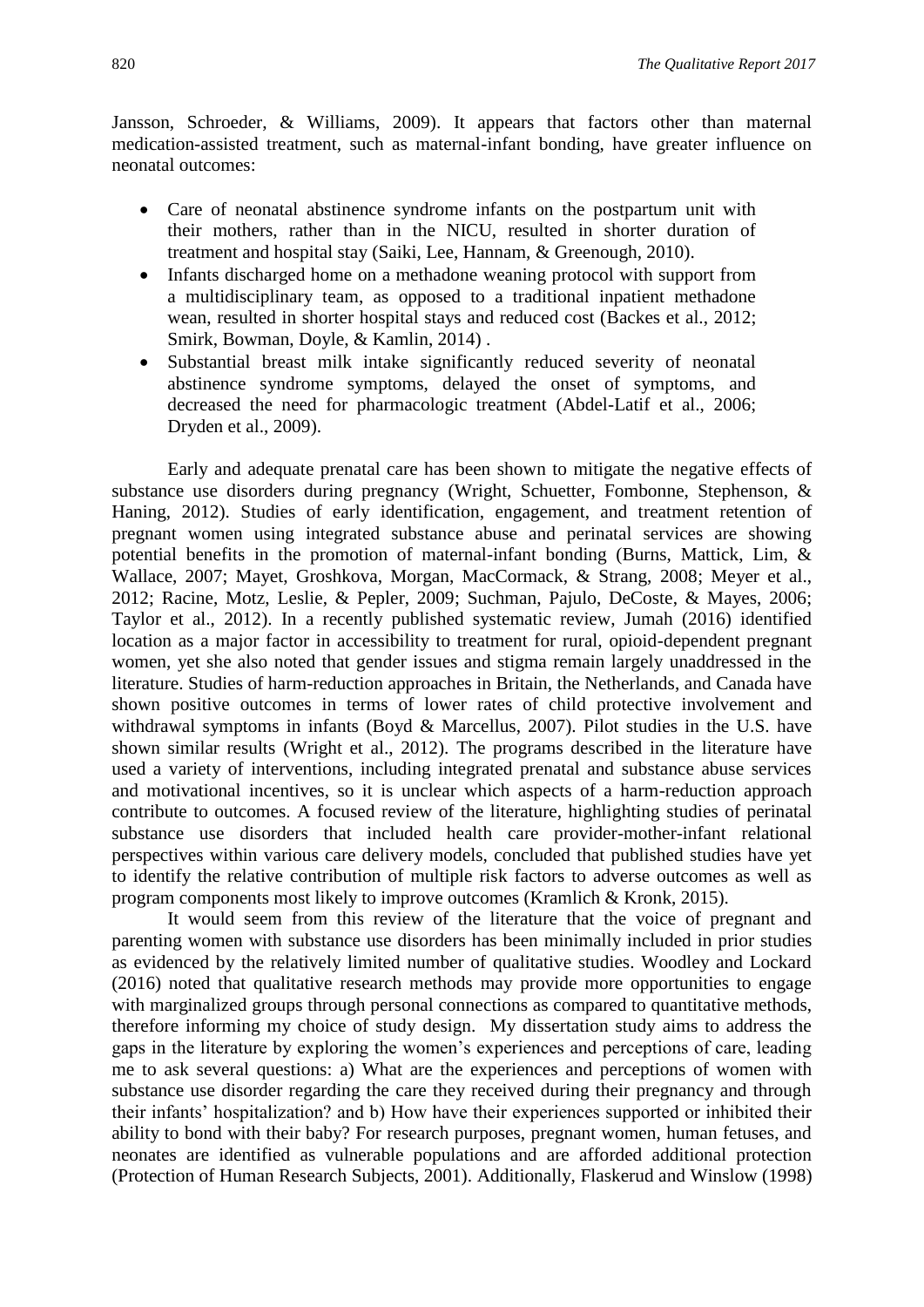suggest that persons who are poor, subjected to discrimination, intolerance, subordination, stigma, politically marginalized, disenfranchised, and denied human rights may be considered vulnerable. Studies have shown that women with substance use disorder, particularly those who are poor, indigenous, and members of racial minorities, "are the most vulnerable to arrest, child apprehension, and poor health outcomes" (Boyd & Marcellus, 2007, p. 14). Access to and engagement of participants from vulnerable, socially disadvantaged populations have been found to be challenging due to mistrust of research/researchers and fear of authority, public exposure, and potential harm, stigma, mistreatment, or exploitation (Bonevski et al., 2014). For the reasons noted above, pregnant and parenting women with substance use disorder may be reluctant to participate in research studies due to the perceived and real risk of prosecution and incarceration, particularly in light of the criminalization of drug use during pregnancy in several states (Miranda, Dixon, & Reyes, 2015). Gatekeepers may serve as both barriers to and facilitators of participant recruitment; the relationship between vulnerable individuals and the health professionals caring for them may potentially inhibit the recruitment process (Bonevski et al., 2014; Namageyo-Funa et al., 2014).

#### **Study Purpose and Design**

Women living in remote rural geographic areas with fewer resources who may experience greater obstacles to accessing services have been underrepresented in prior studies. An exploration of the experiences of women with substance use disorder regarding the care they received for pregnancy, parenting, recovery, and psychosocial and economic issues is being undertaken to identify unmet needs. It is hoped that results of the study may contribute to a better understanding of the determinants of the problems associated with perinatal substance use to inform development of efficacious models of care. These findings may be of particular interest to the health care and psychosocial support services professionals who care for these women, as well as policymakers tasked with addressing issues related to substance use disorders.

Ethnographic studies are designed to understand a culture by learning from the people within that culture through contextualized examination of their speech, behavior, and artifacts [\(Spradley, 1979\)](#page-11-0). Focused ethnography, defined by [Munhall \(2012\)](#page-12-0) as "the study of small elements of one society, group, or culture; focus on [a] distinct problem within a specific context among a small group of people" (p. 291), may be particularly suitable for the study of vulnerable, stigmatized groups and sensitive issues (Li, 2008; Stahler & Cohen, 2000). The topics of inquiry for a focused ethnography are pre-selected, and the short-term yet timeintensive nature of observations are conducive to the study of sensitive topics and complex issues such as substance use disorders in women during the perinatal period within the limitations imposed by dissertation studies.

This study is being conducted at a large tertiary care hospital serving the northern two-thirds of a state in the northeastern United States. This encompasses a relatively large geographic range, with towns located in the farthest reaches of the service region situated well over 100 miles from the hospital. The area is also identified as having the lowest population density and highest rates of poverty in the state, one of the highest rates of opiate addiction in the country, and a Native American population greater than five times the national average. These variables have previously been noted to be barriers to access to adequate resources for substance use disorder recovery, pregnancy, and parenting support. The majority of pregnant women with substance use disorders in the area deliver their babies at this hospital. Three smaller hospitals located 50 to 100 miles from the hospital provide obstetric services but do not provide care for unstable substance-exposed newborns; newborns delivered at one of those small hospitals, either anticipated or unplanned, who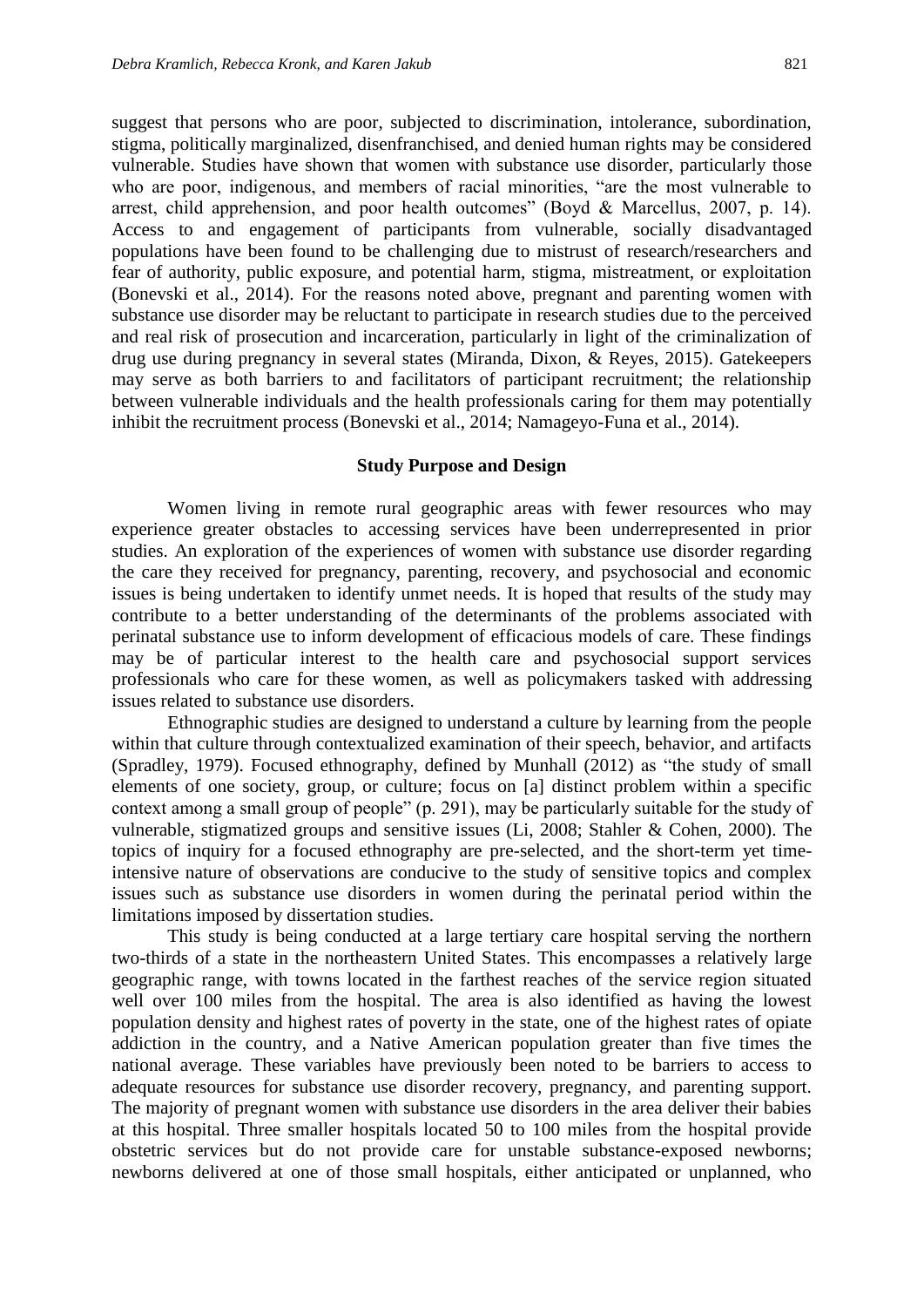show signs of neonatal abstinence syndrome in need of escalating medication-assisted treatment are transferred. Depending on the circumstances, the mother may or may not be transferred with the newborn; typically, the mother has been discharged from the hospital and must travel to visit the hospitalized newborn.

As first author, I engaged in preliminary exploration which provided background information to guide this study. Telephone conversations and personal meetings with various providers of care for these women as well as attendance at conferences and meetings where these individuals have spoken contributed to a greater awareness of the problem. These care providers identified potential sites for observation and processes for gaining access to informants in addition to anticipated challenges. The relationships cultivated with these professionals has enhanced my ability to conduct the proposed study. This pre-fieldwork yielded what Hammersley and Atkinson (2007) termed a *foreshadowed problem*, the starting point for an investigation that will evolve as knowledge is gained through inquiry and observation.

This study is currently in progress; to date, primarily due to the recruitment challenges, only 13 participants have consented to interviews, observations, and data collection. The original prenatal recruitment method, as outlined below, yielded less than half of these participants; the remainder have been recruited postpartum through the hospital social worker subsequent to protocol amendment. Data in the form of transcribed interviews, participant observation, field notes, demographic data, and artifact reviews has undergone preliminary analysis and initial coding. Deeper analysis is currently underway and will involve constant comparison to create substantive (descriptive) and theoretical (abstract) categories. Data matrices will be developed from the coding schema to organize and display categories and establish emerging themes.

#### **Recruitment Challenges**

#### **Multiple Processes for Ethical Approval**

To conduct this study, ethical approval from several Institutional Review Boards (IRBs) was required, a process that took nearly eight months. IRB members, particularly at the study hospital, were concerned about maintaining privacy of the women during prenatal recruitment since special protection is required for research involving pregnant women, fetuses, and neonates (Protection of Human Research Subjects, 2001). After multiple protocol revisions and two full hospital IRB reviews, it was agreed that a researcher-designed informational flyer would be made available to eligible women in the perinatal practices. Women interested in the study would give permission for me to be contacted by the hospital social worker after delivery to initiate informed consent, Health Insurance Portability and Accountability Act (HIPAA) Privacy release, and subsequent data collection.

The ethical approval process itself required a certain degree of gatekeeping, consistent with the findings of Walker and Reed (2011). The university IRB requested letters of agreement from the four perinatal practices to allow and participate in recruitment; the hospital also needed to provide a letter of agreement for the study to be conducted, separate from their own IRB approval process. For a variety of reasons, it took over three months to receive the letters.

As noted by Walker and Reed (2011), gatekeepers of ethical approval for research in vulnerable populations and sensitive subjects can serve as facilitators and barriers for the protection of their organizations and participants. Reviewers of the original study protocol requested that researcher-developed fact sheets for gaining verbal consent by hospital personnel and participants' family and friends for observation during data collection be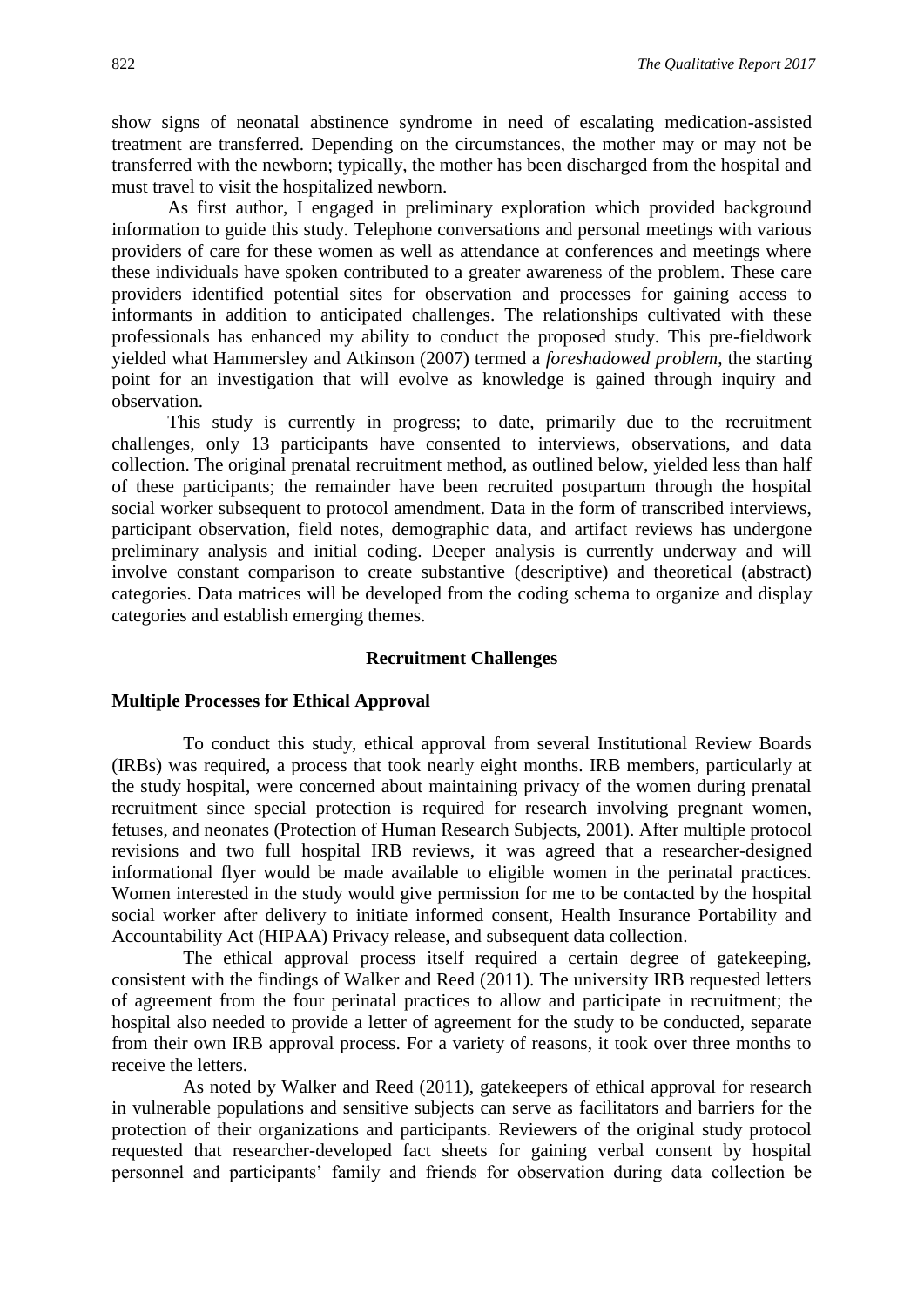eliminated, deeming them confusing and unnecessary. The hospital's IRB, however, expressed concern with the absence of a verbal consent process for non-participant observations, so the fact sheets were reinstated. Additionally, the method of distribution of the research information flyer at the perinatal practices evolved with each IRB review. The first reviewers were uneasy with the idea that eligible participants would be identified and given a flyer by practitioners due to negative experiences reported during previous full IRB protocol reviews, the details of which were not disclosed. They suggested instead that recruitment materials with researcher contact information be placed in waiting areas and examination rooms. The hospital IRB, on the other hand, disliked that procedure and asked that practitioners hand-deliver to eligible women the recruitment flyer with a pre-addressed stamped envelope for return to me. The recruitment process, therefore, came full circle.

The extended process for ethical approval as well as the time lapse between perinatal practice site commitment, subsequent initiation of recruitment, and postpartum data collection appear to have negatively impacted recruitment. As will be noted, practitioners seemed to forget recruitment procedures, eligibility criteria, or the study itself, or lose the recruitment materials. Additionally, the reliance on busy practitioners to facilitate recruitment due to privacy concerns, rather than direct recruitment by the researcher, may also reduce the potential participant pool. Lack of time and gatekeeper bias toward participants deemed more reliable or favored in some way may also skew the participant pool. My experience is consistent with challenges noted by Bonevski et al. (2014) and Namageyo-Funa et al. (2014).

#### **Ineligibility**

One inclusion criterion for the study is a personal substance use history inclusive of opioids, whether that be past or current use of illicit substances, misuse of prescription opioids, or engagement in opioid-replacement therapy, in recovery or relapsing. Several of the women who returned flyers early in the process did not in fact have a personal substance use history. They indicated that they misread or misunderstood the criteria for inclusion in the study and thought having a friend or relative with a substance use history would qualify them.

Women to be considered for the study also need to be currently pregnant since informed consent and data collection commences once the woman delivers her baby. Several women returning flyers, when asked about their expected due dates, responded that they had delivered a number of months prior. This discovery illuminated a limitation of the study which did not allow access to women once they and their baby were discharged from the hospital.

#### **Unavailability**

Given the demographic profile of the women most likely eligible for the study (rural, higher rates of poverty, relapsing nature of substance use disorder), it was not surprising that I was never able to reach three of the women who returned flyers despite multiple attempts. This is not an unusual phenomenon (van Wijk, 2014). Wireless coverage in the northern part of the state is often unreliable. Residents turn to web-based service and prepaid phones for numerous reasons. Economic instability may cause unpaid bills and disconnected service. Lapses in judgment and avoidance of law enforcement also may result in full voice mailboxes and unreturned calls. In one case, the message on every attempt was "number unreachable." Multiple voice messages left over a period of weeks, with the other two potential participants, were never returned.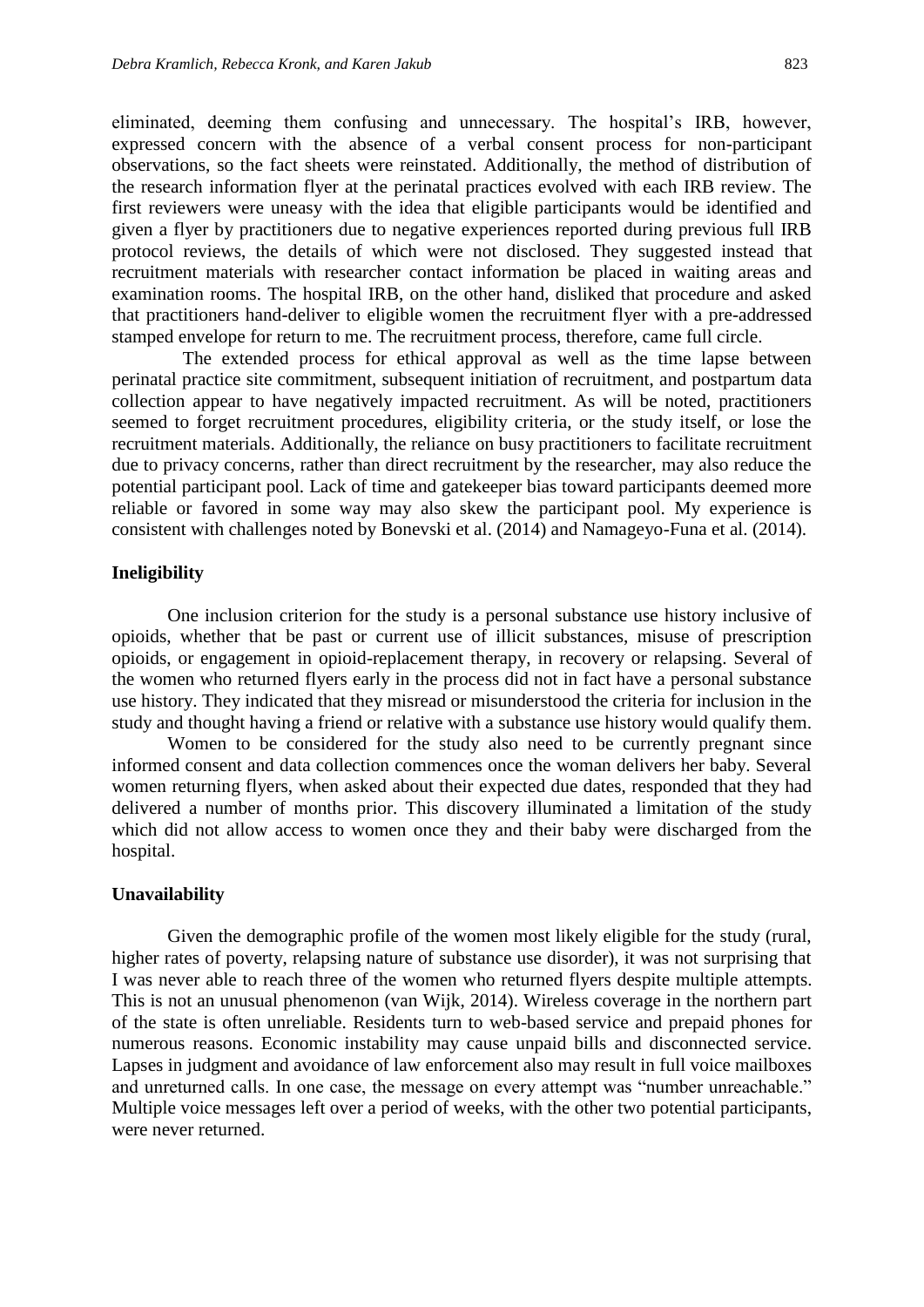#### **Practice Change**

When the study was initially proposed, all babies born with any addictive substance exposure in the northern part of the state were automatically transferred to the large hospital where the study was approved. In the time between study proposal, IRB approval, and commencement of recruitment, practices at the smaller hospitals evolved. Substance-exposed babies not requiring pharmacologic treatment were being retained for observation at the small hospitals. One of the earliest flyers I received was returned by a woman whose first baby required transfer for observation and treatment; she was hopeful that this delivery would be different. Indeed, as it turned out, she and her baby were able to stay in their local community hospital, which was a positive outcome for them but the loss of a study participant.

#### **Observed Anomalies**

The recruitment flyers were color-coded by perinatal practice site to facilitate data collection and organization. I supplied what should have been sufficient numbers of flyers and pre-addressed stamped envelopes to each practice with the promise of more as needed. I maintained close contact with each practice to check on the status of the supply of flyers. Several months into recruitment, white flyers in envelopes not provided by me began to appear, some with stamps that had not been cancelled and appeared to have been left in my mailbox without going through the postal service. This was a bit unsettling, as I live well over 100 miles from the hospital and nearest perinatal practices. Coincidentally, all but one of those irregular returns were also from women with whom I could not connect. I again contacted the practitioners to reinforce the recruitment process, and the anomalies ceased.

#### **Questionable Leadership Approval**

After months of recruitment, I noticed that one of the recruitment sites had not yet yielded a returned flyer. This might not be unusual given that it is a small rural perinatal practice; however, the rate of perinatal substance use disorder in that county is among the highest in the state. Additionally, the senior administrator who had granted permission for recruitment was no longer at the hospital and the remaining administrators were unaware of the study, a finding that was revealed when I sought an amendment to the original study proposal. Unfortunately, this experience seemed to create enough uncertainty that the new senior administration elected to prohibit further recruitment efforts.

#### **Recruitment Facilitators**

I initially contacted perinatal practice leadership to delineate the research purpose and plan to conduct the study with women in their service area. Hammersley and Atkinson (2007) identify individuals with control over access to key informants or potential participants as *gatekeepers* and suggest that "identifying the relevant gatekeepers is not always straightforward" (p. 49). It has been noted that most health-related research studies of human participants involve collaboration with other health care professionals, and cultivating relationships with key administrative, clinical, and support staff is crucial to successful recruitment at the practice sites (Patel, Doku, & Tennakoon, 2003; van Wijk, 2014). I connected with the practice leaders through the process of community networking as described during preliminary work; often the support staff facilitated introductions with practice leaders. Leadership positions ranged from practice manager to hospital senior administration to health care practitioner. I then arranged initial meetings with the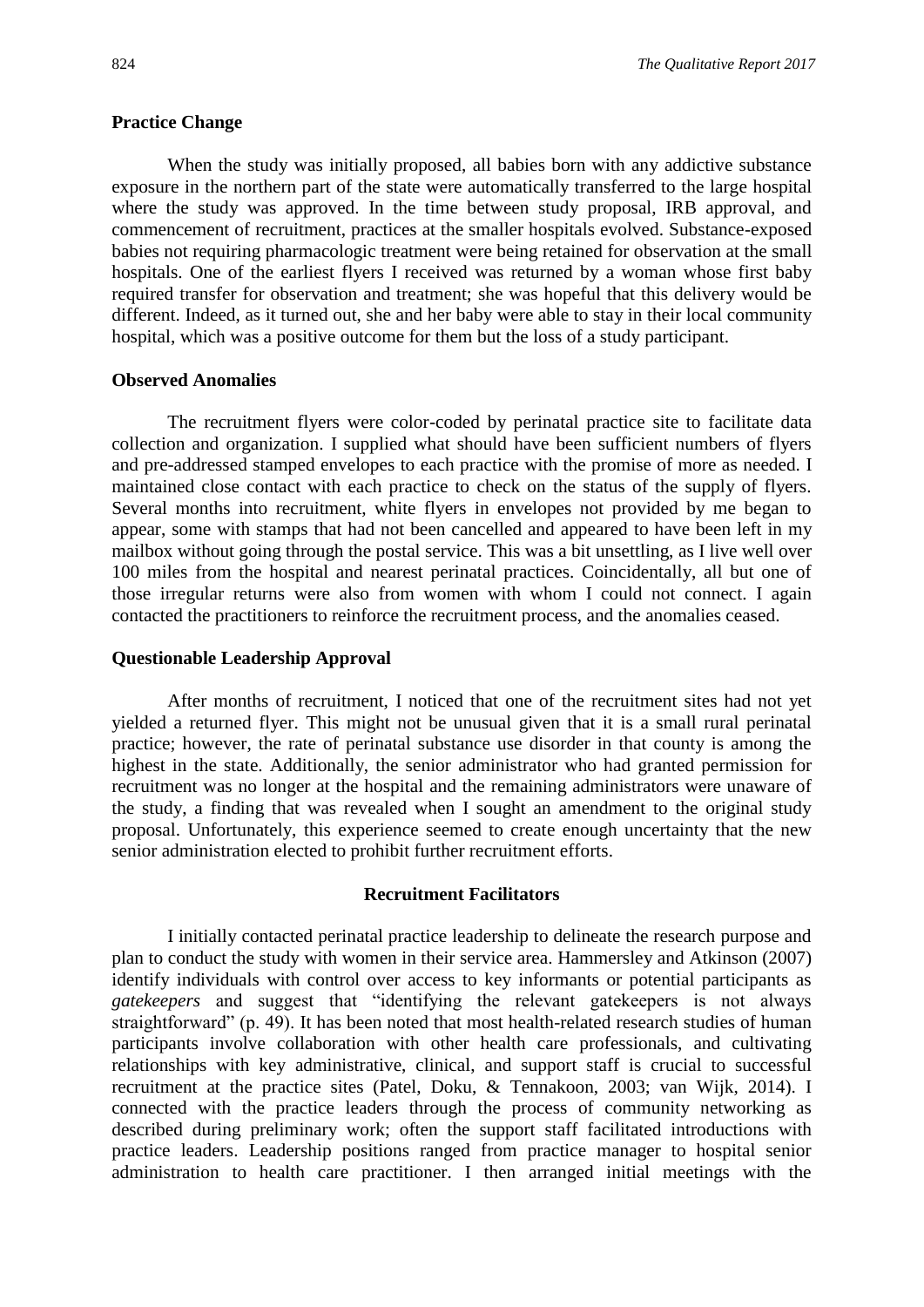practitioners designated to identify potential informants and facilitate recruitment. I have attempted to maintain ongoing dialogue with these practices through personal meetings, email, and telephone communication to further cultivate the relationships. This relationshipbuilding has proven to be beneficial to the recruitment and data collection process.

I was aware of the potential constraints and limitations posed by study of a vulnerable rural population, including distance, time constraints, fluctuations in women meeting inclusion criteria, their availability and willingness to participate, and attrition. The relationships fostered with perinatal practitioners have mitigated the challenges, but my willingness to remain flexible, sensitive, and responsive to practitioner and participant needs has been equally important.

#### **Conclusions and Lessons Learned**

Conversations about the recruitment challenges with my advisor and the hospital social workers led to possible strategies to improve the recruitment process. The hospital social workers suspected many eligible participants were not being identified through the perinatal practices due to practitioner time constraints and confusion regarding the process, which is consistent with other reports in the literature (Namageyo-Funa et al., 2014). They suggested direct recruitment in the hospital and were willing to act as facilitators since they were already familiar with the study and the population. Subsequently, amendments to the original study proposal were approved by the IRB, and two participants have been recruited into the study.

Qualitative research takes time which can result in changes in practice patterns (Hammersley & Atkinson, 2007) and which was certainly the case in the present study. The revelation that the small rural hospitals were changing practice and beginning to retain substance-exposed newborns for observation unless pharmacologic treatment was needed motivated me to seek an additional protocol amendment to allow direct recruitment and data collection at those rural hospitals. The IRB has approved the amendment and I have met with senior hospital leadership and the perinatal unit nursing staff to initiate the process. A parallel process was advancing slowly through the other rural hospital where a complete senior leadership turnover has occurred and the original administrative approval was in question. I have spent countless hours meeting in person and by conference calls with the current administration to establish legitimacy and regain trust so the study may advance, to no avail.

A prior study by Namageyo-Funa et al. (2014) identified recruitment challenges, including access to participants with the use of one recruitment strategy and limited interview locations. These issues have become evident in the current study. The distribution of flyers through gatekeepers at multiple sites, with diverse practices and processes, and the restriction of data collection to the inpatient postpartum setting, seem to have undermined recruitment rather than enhanced it. I anticipate that expansion of the study to the small rural hospitals may mitigate some of those constraints. I did contact a number of substance use disorder treatment practices in the service area on the advice of the social workers; they hypothesized that, although pregnant women may receive integrated services for pregnancy and substance use, some women may slip through the cracks and be more easily recruited through a substance abuse program. Those practitioners politely declined to participate, indicating that they did not feel they could add to the current recruitment efforts. In consideration of the potential participants excluded due to lack of personal substance use history but who had friends or relatives with substance use disorders, I am now offering additional flyers and envelopes to study participants to share with contacts who may be interested. As indicated by several potential participants who were excluded due to remote delivery and hospital discharge dates, the ability to collect data in the postpartum period following hospital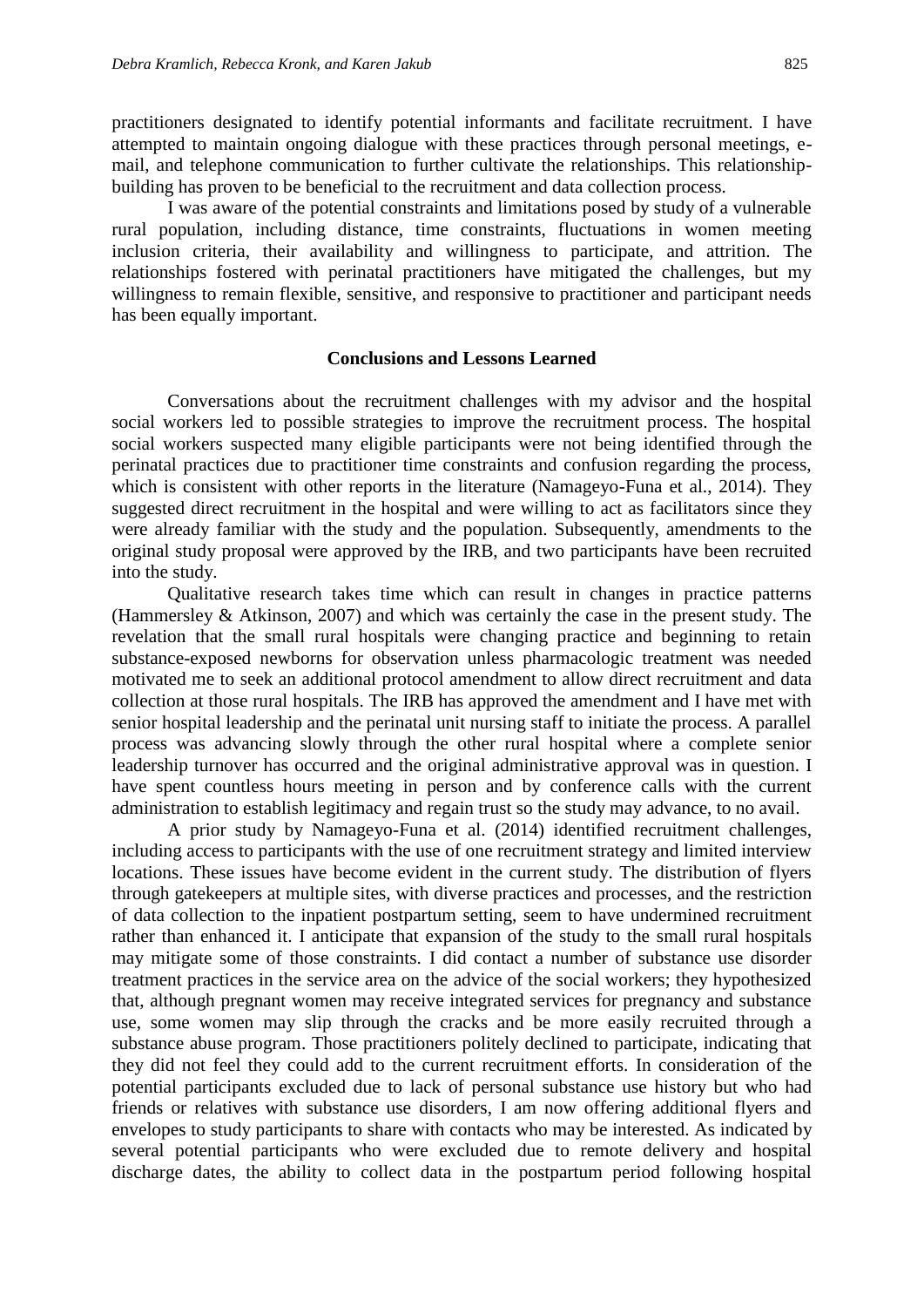discharge may have further augmented informant recruitment. Although this strategy was considered in the original study proposal development, it was rejected for consideration of my safety. In hindsight, I would have contemplated other creative solutions, such as data collection at the same perinatal practices in the postpartum period rather than at private homes or other public places.

As noted by Maxwell (2013), the exploratory nature of ethnographic research requires a focused yet flexible approach to sampling and data gathering, which extends to participant recruitment and negotiating of relationships. Maxwell further asserts that "research relationships…can facilitate or hinder other aspects of the research design" (p. 91), and gatekeepers are included in the established relationships. Despite careful forethought and planning, I encountered numerous challenges in the recruitment process alone. It is hoped that through this reflection and reconsideration of methodological decisions, other qualitative researchers might avoid and be prepared for similar challenges. Persistence in overcoming barriers to inclusion of already marginalized and underrepresented populations in research studies may significantly impact their outcomes.

#### **References**

- <span id="page-10-0"></span>Abdel-Latif, M. E., Pinner, J., Clews, S., Cooke, F., Lui, K., & Oei, J. (2006). Effects of breast milk on the severity and outcome of neonatal abstinence syndrome among infants of drug-dependent mothers. *Pediatrics, 117*, e1163-e1169. doi: 10.1542/peds.2005-1561
- Backes, C. H., Backes, C. R., Gardner, D., Nankervis, C. A., Giannone, P. J., & Cordero, L. (2012). Neonatal abstinence syndrome: Transitioning methadone-treated infants from an inpatient to an outpatient setting. *Journal of Perinatology, 32*, 425-430. doi: 10.1038/jp.2011.114
- Bada, H. S., Bann, C. M., Whitaker, T. M., Bauer, C. R., Shankaran, S., Lagasse, L., . . . Higgins, R. (2012). Protective factors can mitigate behavior problems after prenatal cocaine and other drug exposures. *Pediatrics, 130*, e1479-1488. doi: 10.1542/peds.2011-3306
- Binder, T., & Vavrinkova, B. (2008). Prospective randomised comparative study of the effect of buprenorphine, methadone and heroin on the course of pregnancy, birthweight of newborns, early postpartum adaptation and course of the neonatal abstinence syndrome (NAS) in women followed up in the outpatient department. *Neuroendocrinology Letters, 29*, 80-86.
- Blandthorn, J., Forster, D. A., & Love, V. (2011). Neonatal and maternal outcomes following maternal use of buprenorphine or methadone during pregnancy: Findings of a retrospective audit. *Women and Birth, 24*, 32-39. doi: 10.1016/j.wombi.2010.07.001
- Bonevski, B., Randell, M., Paul, C., Chapman, K., Twyman, L., Bryant, J., … Hughes, C. (2014). Reaching the hard-to-reach: A systematic review of strategies for improving health and medical research with socially disadvantaged groups. *BMC Medical Research Methodology, 14*(42). doi: 10.1186/1471-2288-14-42
- <span id="page-10-2"></span>Boyd, S. C., & Marcellus, L. (2007). *With child: Substance use during pregnancy: A womancentered approach*. Black Point, Nova Scotia: Fernwood Publishing.
- Brandon, A. R. (2014). Psychosocial interventions for substance use during pregnancy. *Journal of Perinatal & Neonatal Nursing, 28*, 169-177. doi: 10.1097/jpn.0000000000000041
- <span id="page-10-1"></span>Burns, L., Mattick, R. P., Lim, K., & Wallace, C. (2007). Methadone in pregnancy: Treatment retention and neonatal outcomes. *Addiction, 102*, 264-270. doi: 10.1111/j.1360-0443.2006.01651.x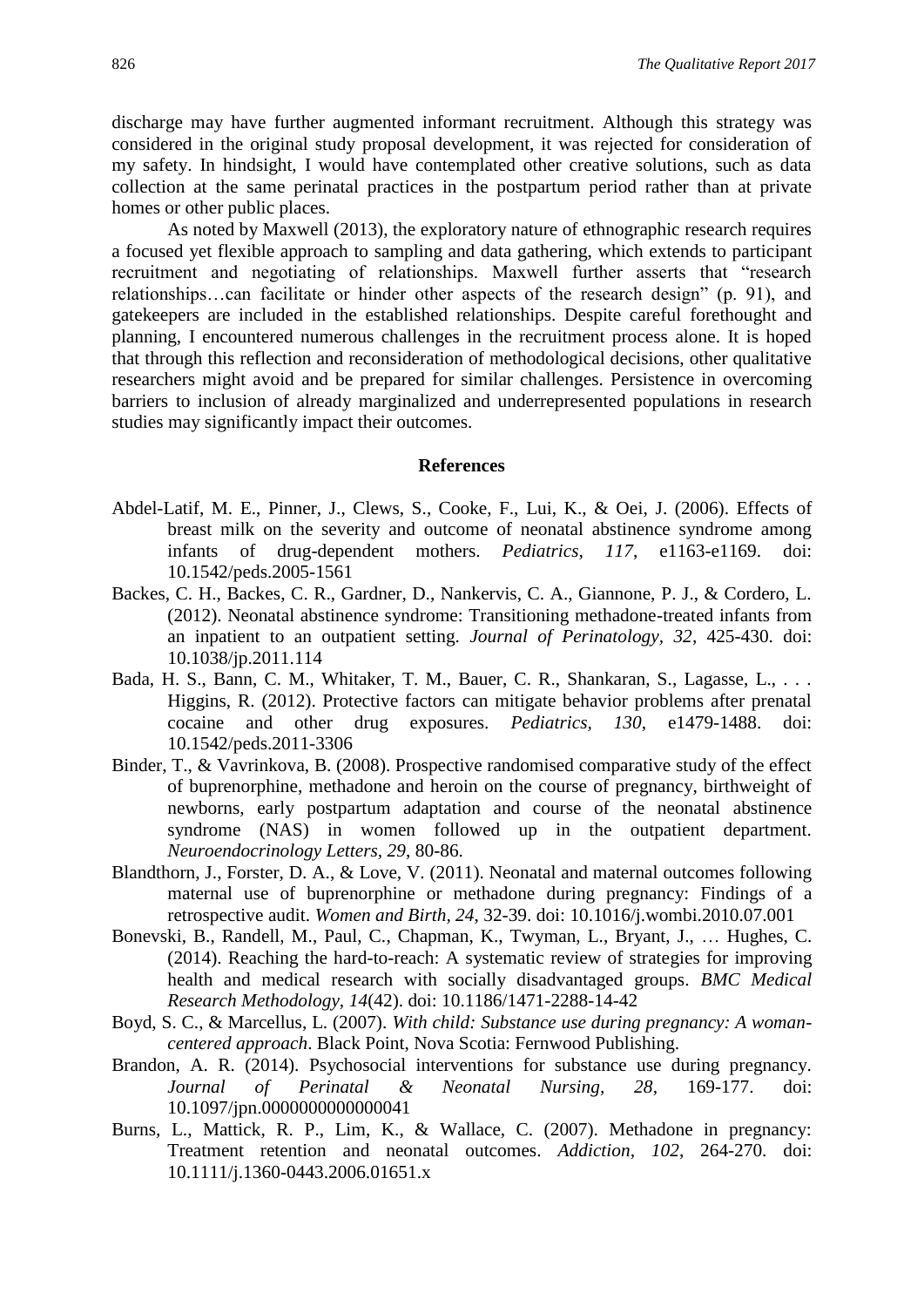- Cleary, B. J., Donnelly, J., Strawbridge, J., Gallagher, P. J., Fahey, T., Clarke, M., & Murphy, D. J. (2010). Methadone dose and neonatal abstinence syndrome-systematic review and meta-analysis. *Addiction, 105*, 2071-2084. doi: 10.1111/j.1360- 0443.2010.03120.x
- <span id="page-11-5"></span>Cleary, B. J., Eogan, M., O'Connell, M. P., Fahey, T., Gallagher, P. J., Clarke, T., . . . Murphy, D. J. (2012). Methadone and perinatal outcomes: A prospective cohort study. *Addiction, 107*, 1482-1492. doi: 10.1111/j.1360-0443.2012.03844.x
- <span id="page-11-6"></span>Coyle, M. G., Salisbury, A. L., Lester, B. M., Jones, H. E., Lin, H., Graf-Rohrmeister, K., & Fischer, G. (2012). Neonatal neurobehavior effects following buprenorphine versus methadone exposure. *Addiction, 107*, 63-73. doi: 10.1111/j.1360-0443.2012.04040.x
- Dow, K., Ordean, A., Murphy-Oikonen, J., Pereira, J., Koren, G., Roukema, H., . . . Turner, R. (2012). Neonatal abstinence syndrome clinical practice guidelines for Ontario. *Journal of Population Therapeutics and Clinical Pharmacology, 19*, e488-e506.
- <span id="page-11-4"></span>Dryden, C., Young, D., Hepburn, M., & Mactier, H. (2009). Maternal methadone use in pregnancy: Factors associated with the development of neonatal abstinence syndrome and implications for healthcare resources. *BJOG: An International Journal of Obstetrics and Gynecology, 116*, 665-671. doi: 10.1111/j.1471-0528.2008.02073.x
- Flaskerud, J. H., & Winslow, B. J. (1998). Conceptualizing vulnerable population healthrelated research. *Nursing Research, 47*(2), 69-78.
- Fraser, J. A., Barnes, M., Biggs, H., & Kain, V. (2007). Caring, chaos and the vulnerable family: Experiences in caring for newborns of drug-dependent parents. *International Journal of Nursing Studies, 44*, 1363-1370. doi: 10.1016/j.ijnurstu.2006.06.004
- <span id="page-11-1"></span>Gaalema, D. E., Scott, T. L., Heil, S. H., Coyle, M. G., Kaltenbach, K., Badger, G. J., . . . Jones, H. E. (2012). Differences in the profile of neonatal abstinence syndrome signs in methadone- versus buprenorphine-exposed neonates. *Addiction, 107*, 53-62. doi: 10.1111/j.1360-0443.2012.04039.x
- Goettler, S. M., & Tschudin, S. (2014). Care of drug-addicted pregnant women: Current concepts and future strategies - An overview. *Women's Health, 10*, 167-177. doi: 10.2217/whe.14.7
- Hammersley, M. A., & Atkinson, P. (2007). *Ethnography: Principles in practice* (3rd ed.). New York, NY: Routledge.
- <span id="page-11-0"></span>Haug, N. A., Duffy, M., & McCaul, M. E. (2014). Substance abuse treatment services for pregnant women: Psychosocial and behavioral approaches. *Obstetrics & Gynecology Clinics of North America, 41*, 267-296. doi: 10.1016/j.ogc.2014.03.001
- Hayes, M. J., & Brown, M. S. (2012). Epidemic of prescription opiate abuse and neonatal abstinence. *JAMA, 307*, 1974-1975. doi: 10.1001/jama.2012.4526
- <span id="page-11-2"></span>Hudak, M. L., & Tan, R. C. (2012). Neonatal drug withdrawal. *Pediatrics, 129*, e540-e560. doi:10.1542/peds.2011-3212
- <span id="page-11-3"></span>Jansson, L. M., Velez, M., & Harrow, C. (2009). The opioid exposed newborn: Assessment and pharmacologic treatment. *Journal of Opioid Management, 5*(1), 47-55.
- <span id="page-11-8"></span>Jones, H. E., Kaltenbach, K., Heil, S. H., Stine, S. M., Coyle, M. G., Arria, A. M., . . . Fischer, G. (2010). Neonatal abstinence syndrome after methadone or buprenorphine exposure. *New England Journal of Medicine, 363*, 2320-2331. doi: 10.1056/NEJMoa1005359
- Jumah, N. A. (2016). Rural, pregnant, and opioid dependent: A systematic review. *Substance Abuse: Research and Treatment, 10*(S1), 35-41. doi: 10.4137/SART.S34547
- <span id="page-11-7"></span>Kakko, J., Heilig, M., & Sarman, I. (2008). Buprenorphine and methadone treatment of opiate dependence during pregnancy: Comparison of fetal growth and neonatal outcomes in two consecutive case series. *Drug and Alcohol Dependence, 96*, 69-78. doi: 10.1016/j.drugalcdep.2008.01.025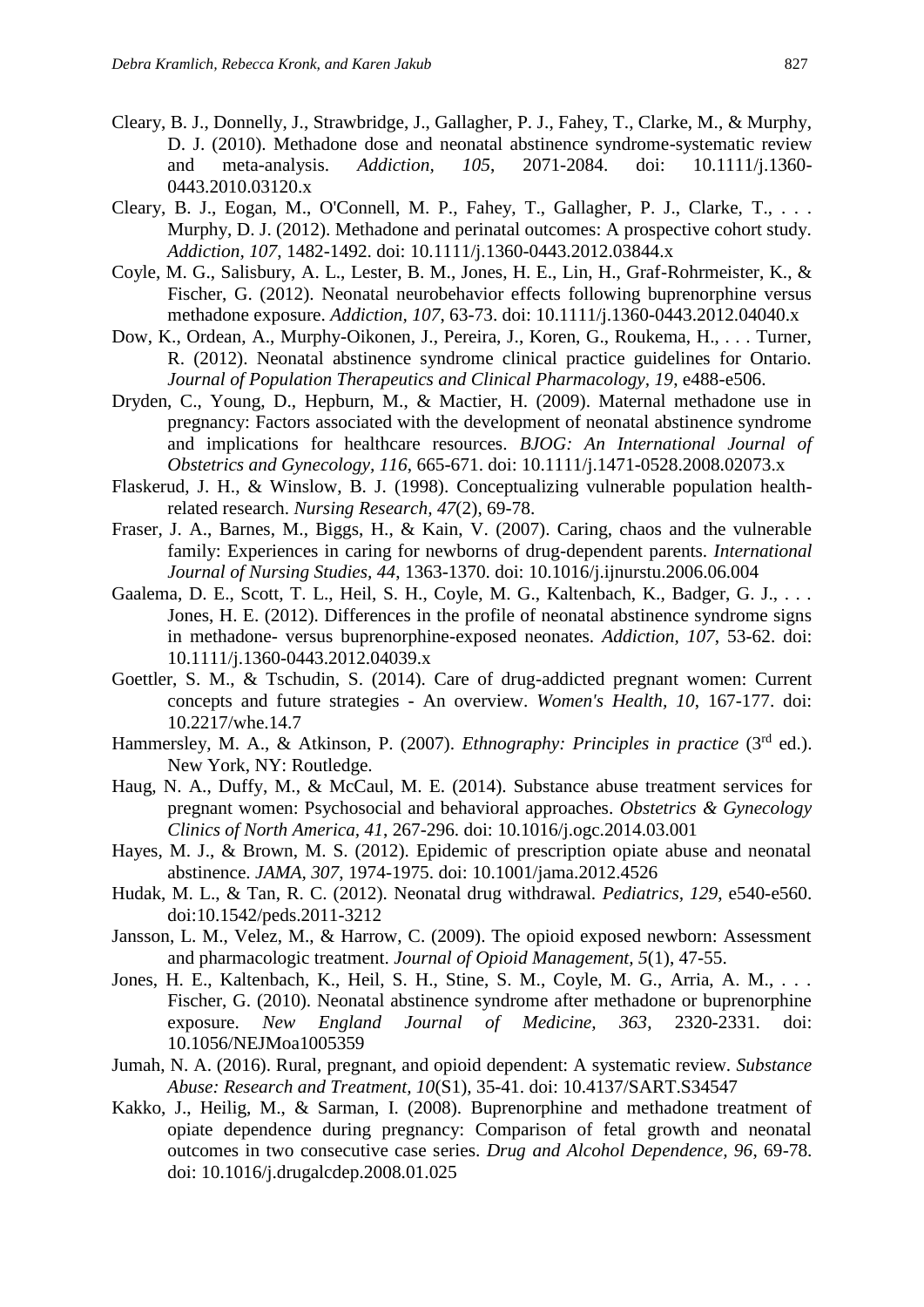- <span id="page-12-5"></span>Kaltenbach, K., Holbrook, A. M., Coyle, M. G., Heil, S. H., Salisbury, A. L., Stine, S. M., . . . Jones, H. E. (2012). Predicting treatment for neonatal abstinence syndrome in infants born to women maintained on opioid agonist medication. *Addiction, 107*, 45-52. doi: 10.1111/j.1360-0443.2012.04038.x
- Ko, J. Y., Patrick, S. W., Tong, V. T., Patel, R., Lind, J. N., & Barfield, W. D. (2016). Incidence of neonatal abstinence syndrome - 28 states, 1999-2013. *Morbidity and Mortality Weekly Report, 65*(31), 799-802. doi: 10.15585/mmwr.mm6531a2.
- Kramlich, D., & Kronk, R. (2015). Relational care for perinatal substance use: A systematic review. *MCN: The American Journal of Maternal/Child Nursing, 40*(5), 320-326. doi: 10.1097/NMC.0000000000000160
- Lander, L. R., Marshalek, P., Yitayew, M., Ford, D., Sullivan, C. R., & Gurka, K. K. (2013). Rural healthcare disparities: Challenges and solutions for the pregnant opioiddependent population. *West Virginia Medical Journal, 109*(4), 22-27.
- Li, J. (2008). Ethical challenges in participant observation: A reflection on ethnographic fieldwork. *The Qualitative Report*, *13*(1), 100-115. Retrieved from <http://nsuworks.nova.edu/tqr/vol13/iss1/8>
- <span id="page-12-2"></span>Lim, S., Prasad, M. R., Samuels, P., Gardner, D. K., & Cordero, L. (2009). High-dose methadone in pregnant women and its effect on duration of neonatal abstinence syndrome. *American Journal of Obstetrics & Gynecology, 200*, 70e-71-70e-75. doi: 10.1016/j.ajog.2008.08.041
- <span id="page-12-1"></span>Lucas, K., & Knobel, R. B. (2012). Implementing practice guidelines and education to improve care of infants with neonatal abstinence syndrome. *Advances in Neonatal Care, 12*, 40-45. doi: 10.1097/ANC.0b013e318241bd73
- <span id="page-12-0"></span>Maxwell, J. A. (2013). *Qualitative research design: An interactive approach* (3<sup>rd</sup> ed.). Thousand Oaks, CA: Sage.
- <span id="page-12-6"></span>Mayet, S., Groshkova, T., Morgan, L., MacCormack, T., & Strang, J. (2008). Drugs and pregnancy outcomes of women engaged with a specialist perinatal outreach addictions service. *Drug and Alcohol Review, 27*, 497-503. doi: 10.1080/09595230802245261
- <span id="page-12-3"></span>McCarthy, J. J., Leamon, M. H., Stenson, G., & Biles, L. A. (2008). Outcomes of neonates conceived on methadone maintenance therapy. *Journal of Substance Abuse Treatment, 35*, 202-206. doi: 10.1016/j.jsat.2007.09.009
- <span id="page-12-7"></span>Meyer, M., Benvenuto, A., Howard, D., Johnston, A., Plante, D., Metayer, J., & Mandell, T. (2012). Development of a substance abuse program for opioid-dependent nonurban pregnant women improves outcomes. *Journal of Addiction Medicine, 6*(2), 124-130. doi: 10.1097/ADM.0b013e3182541933
- Milligan, K., Niccols, A., Sword, W., Thabane, L., Henderson, J., Smith, A., & Liu, J. (2010). Maternal substance use and integrated treatment programs for women with substance abuse issues and their children: A meta-analysis. *Substance Abuse Treatment, Prevention and Policy, 5*, 21. doi: 10.1186/1747-597X-5-21
- Miranda, L., Dixon, V., & Reyes, C. (2015, September 30). How states handle drug use during pregnancy. *ProPublica.* Retrieved from

<https://projects.propublica.org/graphics/maternity-drug-policies-by-state>

- Munhall, P. L. (2012). *Nursing research: A qualitative perspective* (5<sup>th</sup> ed.). Sudbury, MA: Jones & Bartlett Learning.
- Namageyo-Funa, A., Rimando, M., Brace, A. M., Christiana, R. W., Fowles, T. L., Davis, T. L., … Sealy, D. (2014). Recruitment in qualitative public health research: Lessons learned during dissertation sample recruitment. *The Qualitative Report*, *19* (4), 1-17. Retrieved from Retrieved from<http://nsuworks.nova.edu/tqr/vol19/iss4/3>
- <span id="page-12-4"></span>Patel, P., Abdel-Latif, M. E., Hazelton, B., Wodak, A., Chen, J., Emsley, F., . . . Oei, J. L. (2013). Perinatal outcomes of Australian buprenorphine-exposed mothers and their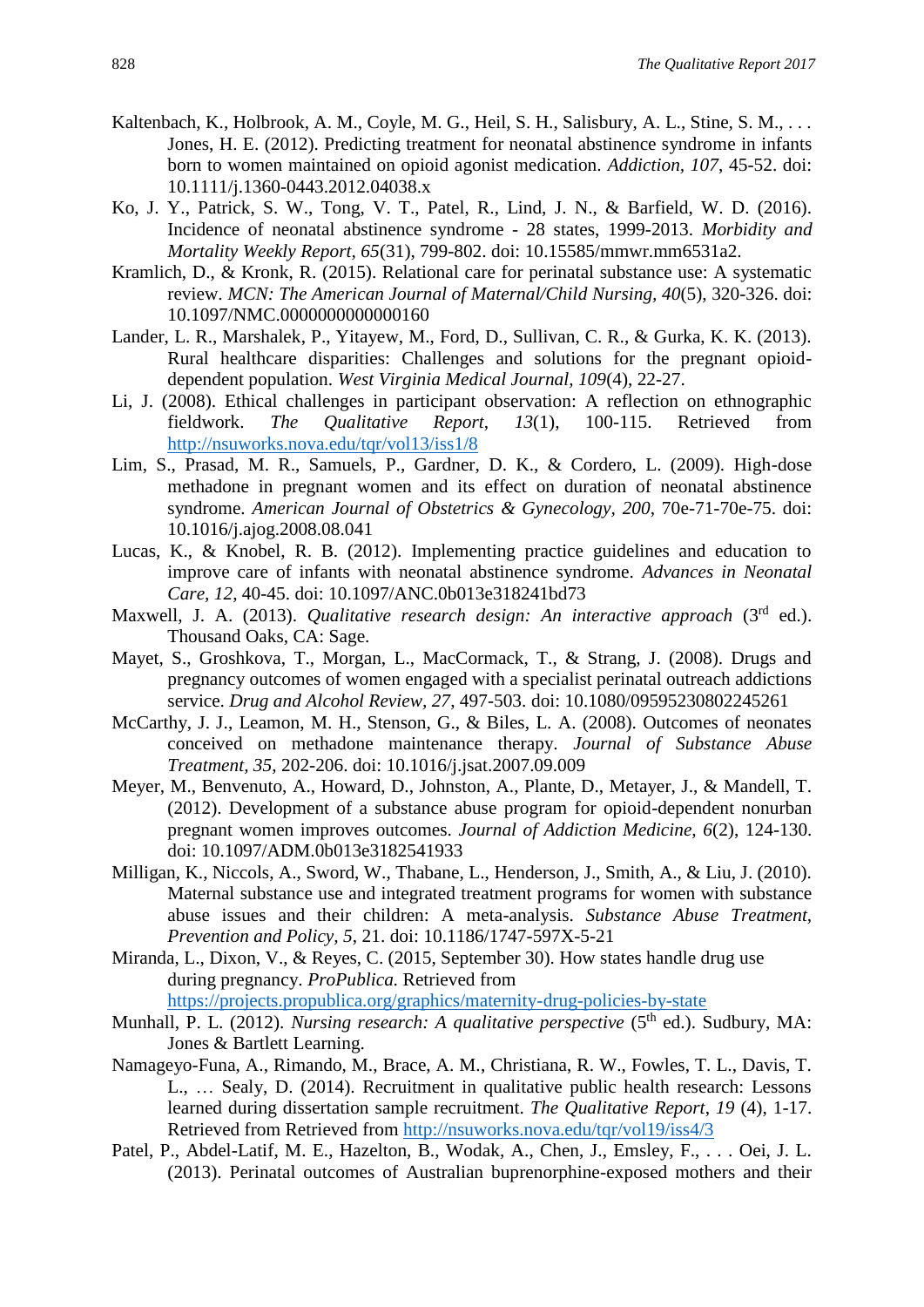newborn infants. *Journal of Paediatrics and Child Health*, *49,* 746-753. doi: 10.1111/jpc.12264

- Patel, M. X., Doku, V., & Tennakoon, L. (2003). Challenges in recruitment of research participants. *Advances in Psychiatric Treatment, 9*, 229-238. doi: 10.1192/apt.9.3.229
- <span id="page-13-1"></span>Patrick, S. W., Davis, M. M., Lehman, C. U., & Cooper, W. O. (2015). Increasing incidence and geographic distribution of neonatal abstinence syndrome: United States 2009- 2012. *Journal of Perinatology, 35*, 650-655. doi: 10.1038/jp.2015.36
- <span id="page-13-2"></span>Pizarro, D., Habli, M., Grier, M., Bombrys, A., Sibai, B., & Livingston, J. (2011). Higher maternal doses of methadone does not increase neonatal abstinence syndrome. *Journal of Substance Abuse Treatment, 40*, 295-298. doi: 10.1016/j.jsat.2010.11.007
- Protection of Human Research Subjects, 45 C.F.R. § 46.201. (2001).
- <span id="page-13-8"></span>Racine, N., Motz, M., Leslie, M., & Pepler, D. (2009). Breaking the cycle pregnancy outreach program: Reaching out to improve the health and well-being of pregnant substance-involved mothers. *Journal of the Association for Research on Mothering, 11*, 279-290.
- <span id="page-13-7"></span>Saiki, T., Lee, S., Hannam, S., & Greenough, A. (2010). Neonatal abstinence syndrome - Postnatal ward versus neonatal unit management. *European Journal of Pediatrics, 169*, 95-98. doi: 10.1007/s00431-009-0994-0
- <span id="page-13-4"></span>Salisbury, A. L., Coyle, M. G., O'Grady, K. E., Heil, S. H., Martin, P. R., Stine, S. M., ... Jones, H. E. (2012). Fetal assessment before and after dosing with buprenorphine or methadone. *Addiction, 107*, 36-44. doi: 10.1111/j.1360-0443.2012.04037.x
- <span id="page-13-3"></span>Seligman, N. S., Salva, N., Hayes, E. J., Dysart, K. C., Pequignot, E. C., & Baxter, J. K. (2008). Predicting length of treatment for neonatal abstinence syndrome in methadone-exposed neonates. *American Journal of Obstetrics & Gynecology, 199*, 396.e391-396.e397. doi: 10.1016/j.ajog.2008.06.088
- <span id="page-13-5"></span>Smirk, C., Bowman, E., Doyle, L., & Kamlin, C. (2014). Home-based detoxification for neonatal abstinence syndrome reduces length of hospital admission without prolonging treatment. *Acta Paediatr*. (Advance online publication). doi: 10.1111/apa.12603
- Spradley, J. P. (1979). *The ethnographic interview*. Belmont, CA: Wadsworth, Cengage Learning.
- Stahler, G. J., & Cohen, E. (2000). Using ethnographic methodology in substance abuse treatment outcome research. *Journal of Substance Abuse Treatment, 18,* 1-8. doi: 10.1016/s0740-5472(99)00029-x
- <span id="page-13-0"></span>Sublett, J. (2013). Neonatal abstinence syndrome: Therapeutic interventions. *MCN, The American Journal of Maternal/Child Nursing, 38*, 102-107. doi: 10.1097/NMC.0b013e31826e978e
- <span id="page-13-9"></span>Suchman, N., Pajulo, M., DeCoste, C., & Mayes, L. (2006). Parenting interventions for drugdependent mothers and their young children: The case for an attachment-based approach\*. *Family Relations, 55*, 211-226. doi: 10.1111/j.1741-3729.2006.00371.x
- <span id="page-13-10"></span>Taylor, L., Hutchinson, D., Rapee, R., Burns, L., Stephens, C., & Haber, P. S. (2012). Clinical features and correlates of outcomes for high-risk, marginalized mothers and newborn infants engaged with a specialist perinatal and family drug health service. *Obstetrics and Gynecology International, 2012*(867265), 1-8. doi: 10.1155/2012/867265
- <span id="page-13-6"></span>Thajam, D., Atkinson, D. E., Sibley, C. P., & Lavender, T. (2010). Is neonatal abstinence syndrome related to the amount of opiate used? *Journal of Obstetric, Gynecologic, & Neonatal Nursing, 39*, 503-509. doi: 10.1111/j.1552-6909.2010.01174.x
- van Wijk, E. (2014). Recruitment and retention of vulnerable populations: Lessons learned from a longitudinal qualitative study. *The Qualitative Report*, *19*, 1-21. Retrieved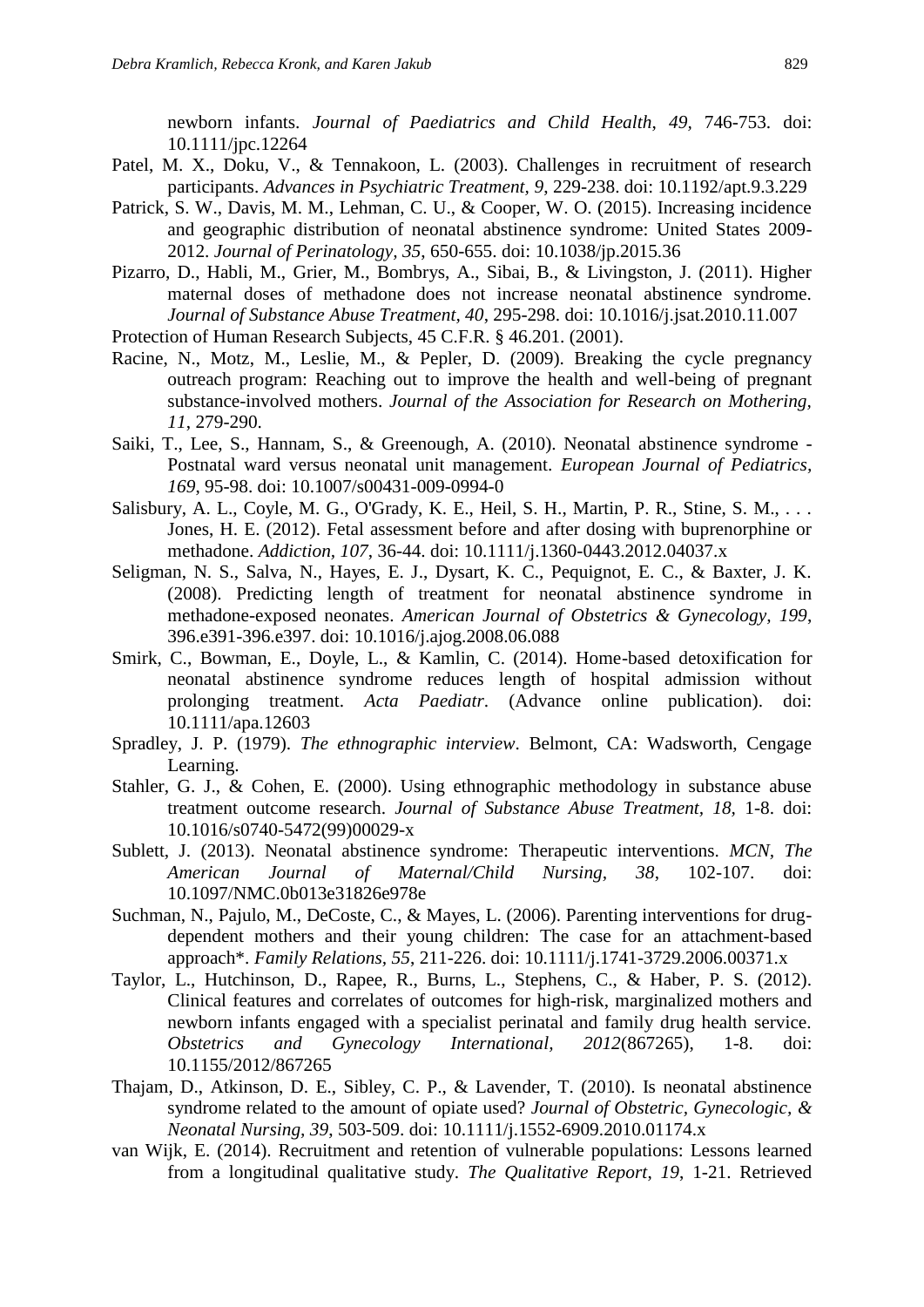from<http://nsuworks.nova.edu/tqr/vol19/iss28/2>

- <span id="page-14-0"></span>Velez, M. L., Jansson, L. M., Schroeder, J., & Williams, E. (2009). Prenatal methadone exposure and neonatal neurobehavioral functioning. *Pediatric Research, 66*, 704-709. doi: 10.1203/PDR.0b013e3181bc035d
- Walker, S., & Reed, S. (2011). Accessing vulnerable research populations: An experience with gatekeepers of ethical approval. *International Journal of Palliative Nursing, 17,*  14-18. doi: 10.12968/ijpn.2011.17.1.14
- <span id="page-14-1"></span>Welle-Strand, G. K., Skurtveit, S., Jones, H. E., Waal, H., Bakstad, B., Bjarkø, L., & Ravndal, E. (2013). Neonatal outcomes following in utero exposure to methadone or buprenorphine: A national cohort study of opioid-agonist treatment of pregnant women in Norway from 1996 to 2009. *Drug and Alcohol Dependence, 127*, 200-206. doi: 10.1016/j.drugalcdep.2012.07.001
- Winklbaur, B., Kopf, N., Ebner, N., Jung, E., Thau, K., & Fischer, G. (2008). Treating pregnant women dependent on opioids is not the same as treating pregnancy and opioid dependence: A knowledge synthesis for better treatment for women and neonates. *Addiction, 103*, 1429-1440. doi: 10.1111/j. 1360-0443.2008.02283.x
- Winklbaur-Hausknost, B., Jagsch, R., Graf-Rohrmeister, K., Unger, A., Baewert, A., Langer, M., . . . Fischer, G. (2013). Lessons learned from a comparison of evidence-based research in pregnant opioid-dependent women. *Human Psychopharmacology: Clinical and Experimental, 28*, 15-24. doi: 10.1002/hup.2275
- Woodley, X. M., & Lockard, M. (2016). Womanism and snowball sampling: Engaging marginalized populations in holistic research. *The Qualitative Report*, *21*(How To Article 3), 321-329. Retrieved from<http://nsuworks.nova.edu/tqr/vol21/iss2/9/>
- <span id="page-14-2"></span>Wright, T. E., Schuetter, R., Fombonne, E., Stephenson, J., & Haning, W. F., III. (2012). Implementation and evaluation of a harm-reduction model for clinical care of substance using pregnant women. *Harm Reduction Journal, 9*(5), 1-10. doi: 10.1186/1477-7517-9-5

#### **Author Note**

Debra Kramlich, MSN, RN, CCRN, CNE, is a PhD Student at Duquesne University School of Nursing, Pittsburgh, PA, and an Assistant Professor of Nursing and ABSN Program Coordinator at the Westbrook College of Health Professions, University of New England, Portland, ME. Correspondence regarding this article can be addressed directly to: [dkramlich@maine.rr.com.](mailto:dkramlich@maine.rr.com)

Rebecca Kronk, PhD, MSN, CRNP, is an Associate Professor and Chair of Undergraduate Programs, Duquesne University School of Nursing, Pittsburgh, PA. Correspondence regarding this article can also be addressed directly to: [kronkr@duq.edu.](mailto:kronkr@duq.edu)

Karen Jakub, PhD, RN, is an Assistant Professor, Duquesne University School of Nursing, Pittsburgh, PA. Correspondence regarding this article can also be addressed directly to: [jakubk@duq.edu.](mailto:jakubk@duq.edu)

Copyright 2017: Debra Kramlich, Rebecca Kronk, Karen Jakub, and Nova Southeastern University.